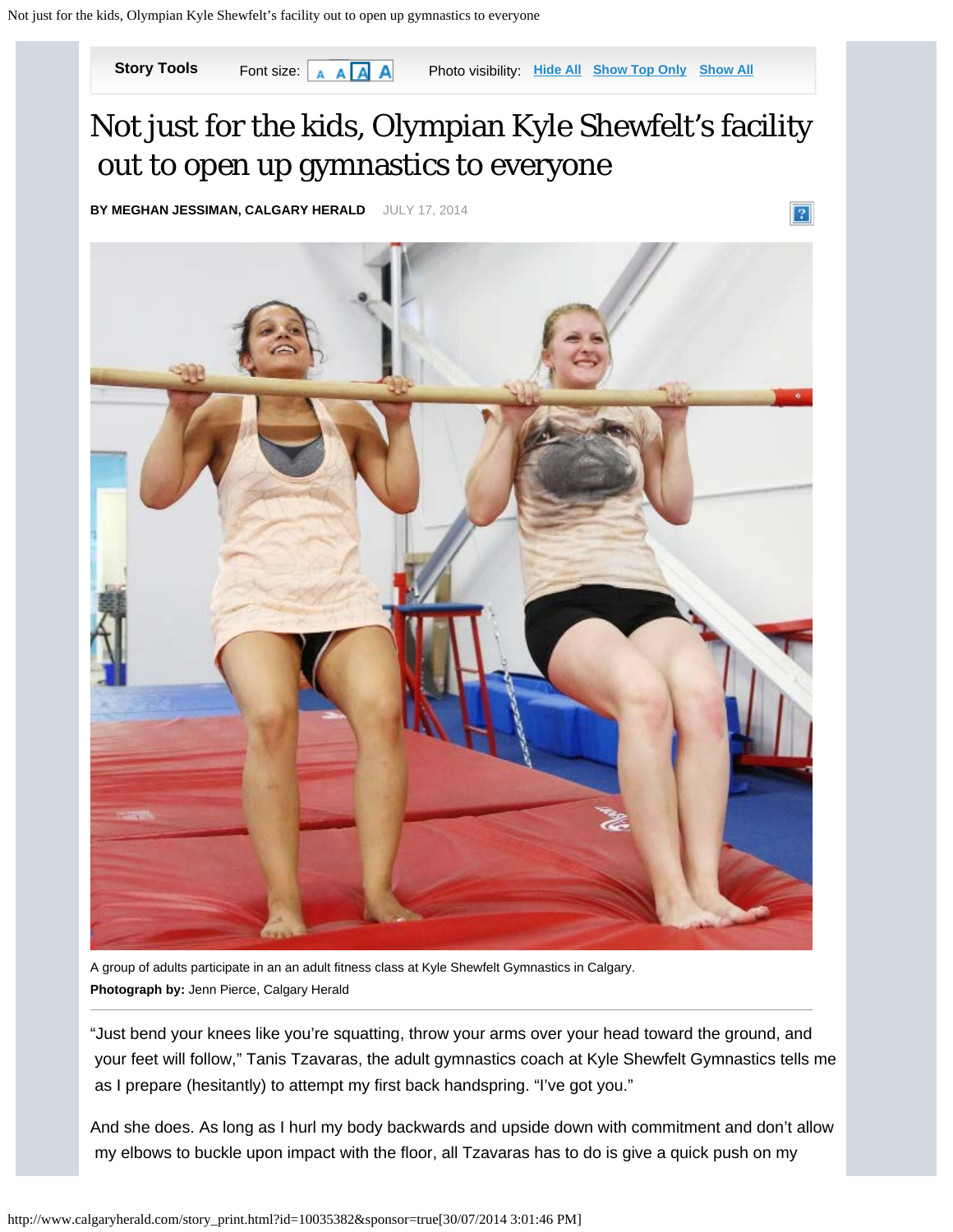lower back to ensure that my feet follow the lead of my hands. In theory, it's pretty simple: If you have enough shoulder and back flexibility — and apparently, I do — and enough strength to support your body weight in a handstand position, physics takes care of the rest. In reality, though, it's one of the more daunting tasks I've ever been asked to perform.

"You want me to do what?" is heard repeatedly on Wednesday nights when the adult gymnastics class takes place at Shewfelt's, the 2004 Olympic gold medallist in the men's floor event in Athens, southwest facility. Since they opened the doors in fall 2013 there has been group of eight or so grownups, varying in age from mid-twenties to mid-fifties, just looking to learn and explore what they are capable of in this challenging discipline, right alongside the kiddies decked out in their glittering bodysuits. (For the record, most of the adults opt for a slightly less flashy look during their practice.)

"Kyle and I are on the same page when it comes to 'gymnastics for everyone'. We love the sport and, even though we were both competitive athletes ourselves, we love the learning and enjoyment process of gymnastics outside of the competitive atmosphere," Tzavaras explains of her and Shewfelt's decision to offer classes to a more mature demographic as well.

It's difficult to say whether the rise in adults interested in gymnastics programs can be directly linked to the rise in popularity of crossfit, but considering the founder of the "sport of fitness", is a former gymnast and many of their cornerstone movements are based in gymnastics, it's a pretty safe assumption.

Crossfitters aren't the only ones showing up for adult gymboree, however.

"Crossfit has skyrocketed in popularity, so there is a group that will show a subsequent interest in gymnastics, and it makes sense," Tzavaras says. "I have also noticed a lot of parkour athletes, as well. It's nice to have a range of backgrounds, as adults can really learn from each other in a different way than children."

So what can one expect to learn in one of Shewfelt's eight-week programs? During each 90-minute class, students work on traditional aparati like trampoline, tumble track, rings, bars, ropes and balance beams, as well as floor skills like cartwheels, roundoffs and handsprings — it's the real deal. Each week, slightly more advanced options are offered for those who are ready, and those who are not yet comfortable with a particular movement can just keep practising.

"In a session we start with getting everyone on the same page with basics, stability, and safety. Then we progress to movements, twisting, and rotations — going both forwards and backwards — getting comfortable being upside down, and then working with different comfort and skill levels in progressions," Tzavaras says. "The basics are established and from there the opportunities are endless."

Adult students Angie Dean and Maury Dodd are proof of this. Both have enrolled in every session offered since October and, though they started out with very different backgrounds, both have found themselves improving with every class.

For Dean, who took gymnastics from the age of four to 14, she found returning to the activity she once loved to be not only a great way to round out her running and fitness class routine, but also legitimately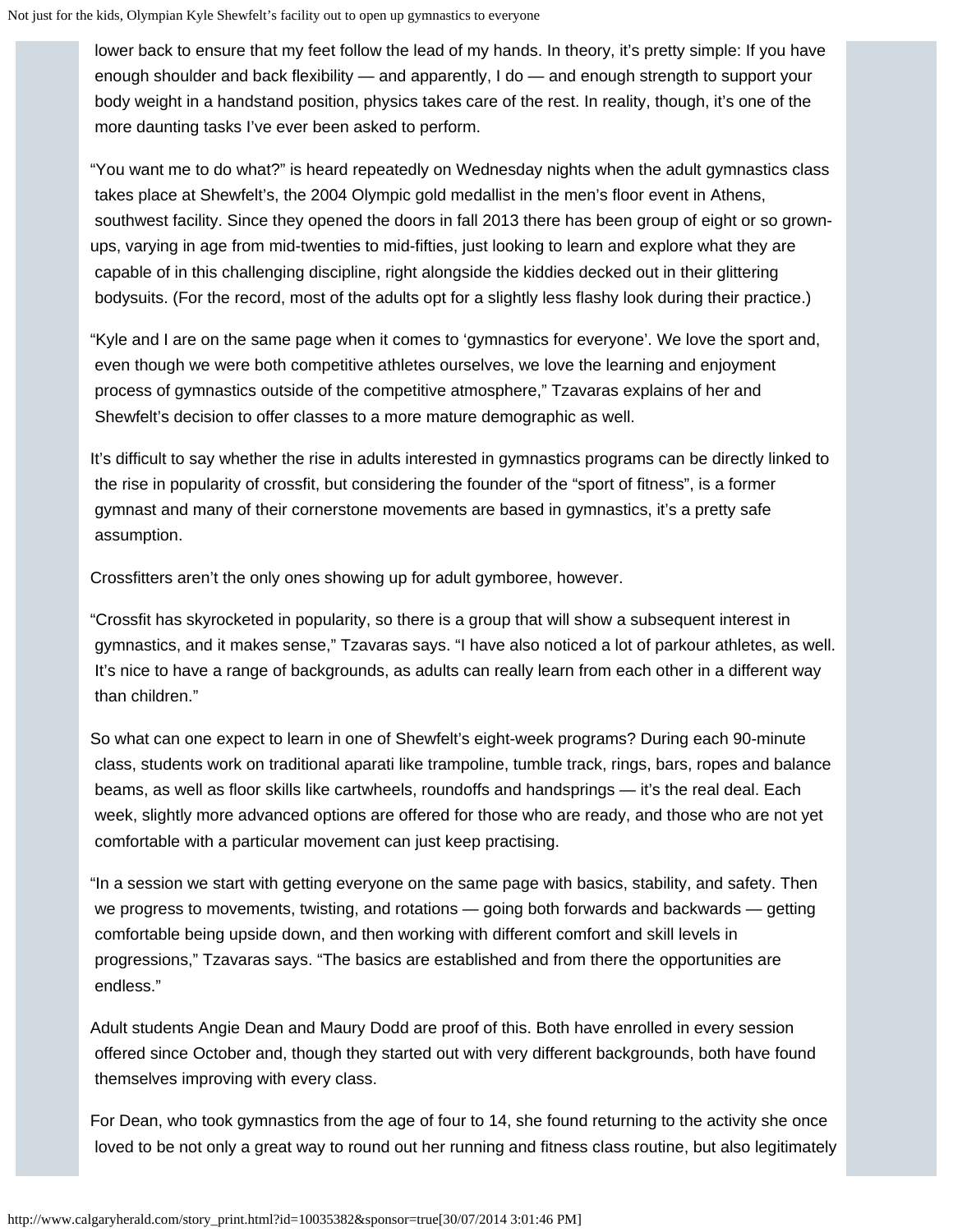fun.

"I go to a strength class on Tuesdays, and it's pure torture the entire time. It's hard work and it feels great to really push myself, but the best part by far is when it's done," says the 36-year-old city planner. "With gymnastics, it's the opposite. I go to the class and have a blast the entire time — I don't even realize how much of a workout it really is! It's not until I notice halfway through class that I'm sweating, or I wake up the next day and have sore muscles, that I realize how much work I was doing."

Tzavaras's classes were Dodd's first foray into gymnastics. It's not something most 50-year-old men think about signing up for, but with an athletic background in baseball, hockey, martial arts and longboarding, just to name a few, Dodd clearly isn't like most guys his age.

"I want to do a handstand on my skateboard again. That hasn't happened since I was about 16," he says of what inspired him to sign up in the first place.

"Gymnastics makes me smile, I find myself grinning throughout the class. With age, people care less about what others think and more about what drives them, feels good, or is just good old-fashioned fun. Ask someone the last time they tried a somersault — now that's fun!"

Dodd, Dean and the rest of the adult gymnastics crew whip them out every week and the looks on their faces are a pretty good indication that they are loving every minute of it.

As an added bonus, both Dean and Dodd are able to get their training in while their kids are working on their skills.

"The sense of accomplishment I get from nailing a move, or even just trying something that 14-year-old me couldn't even do — it's phenomenal. I go home from class every week feeling exhilarated," Dean says.

Crushing a skill-enhancing workout while their children do the same? Well it certainly beats spending an hour and a half in the waiting room focusing on Candy Crush.

© Copyright (c) The Calgary Herald

**[Previous](javascript:viewPhoto(8,8,) [Next](javascript:viewPhoto(2,8,)**